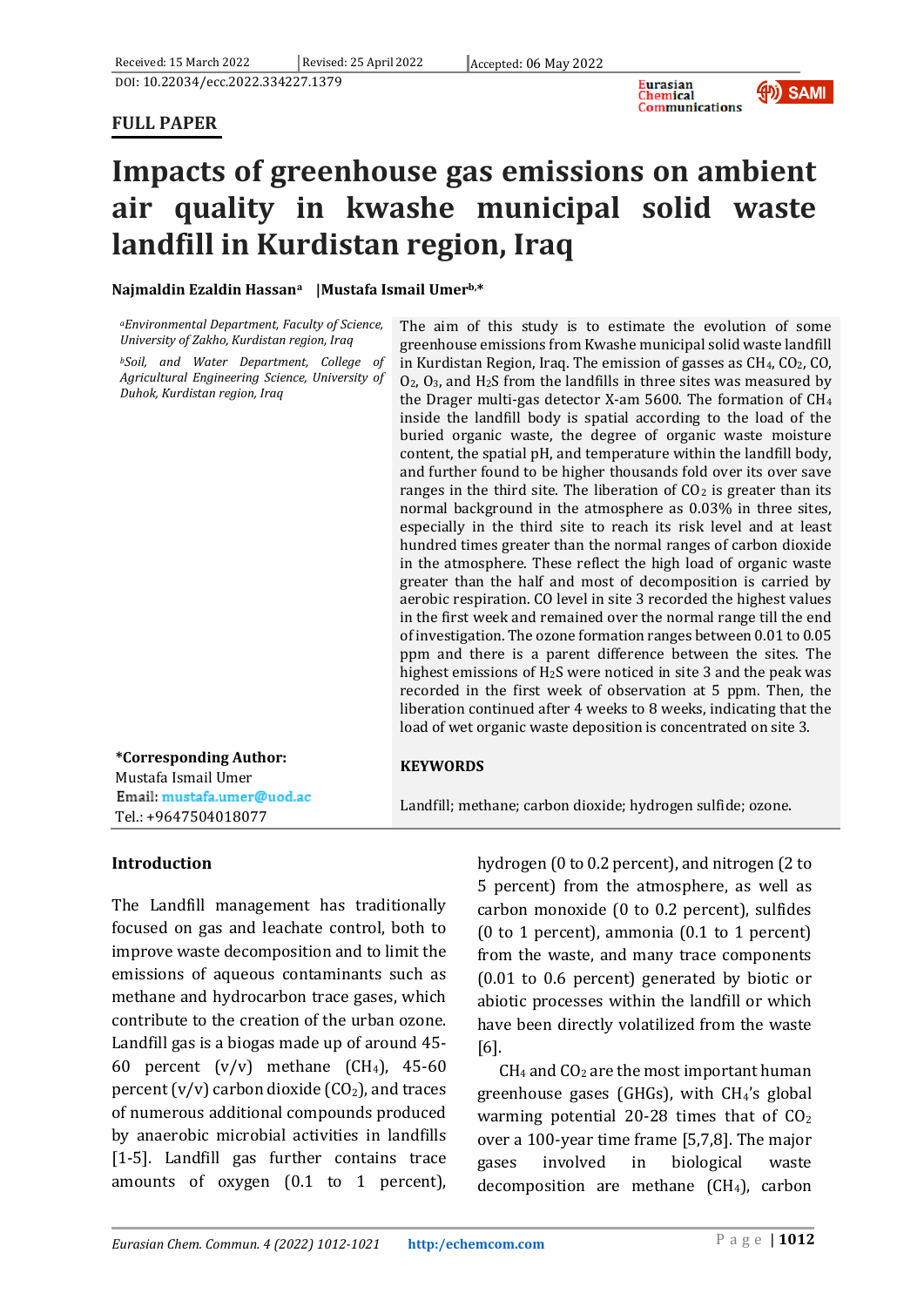

dioxide (CO<sub>2</sub>), hydrogen (H<sub>2</sub>), and oxygen (O<sub>2</sub>). The other gases, such as N-compounds, volatile organic compounds, and others are also regularly created, including the unwelcome carbon monoxide (CO) and hydrogen sulfide (H2S). With a contribution of  $49 \times 10^9$  tons CO<sub>2</sub> per year in 2004–2005, the post-consumer waste sector is expected to contribute to 3–4% of total global anthropogenic GHG emissions [9]. Methane, nitrous oxide, and carbon dioxide are wellknown greenhouse gases (GHGs) which have a direct impact on the radioactive forcing of the Earth's atmosphere. Carbon monoxide even has an impact on the Earth's radioactive forcing, both directly and indirectly, through absorption and emission of the reflected infrared radiation, as well as chemically modifying the abundances of methane, ozone, and carbon dioxide [10].

The reduced S gas emissions from landfills, such as H2S, can be an olfactory nuisance and a potential health danger for nearby residents in some cases. The impact of gypsum wallboard in building and demolition wastes, high S geological locations, and high sulfate local cover soils on the formation of sulfide gases from landfills [11,12], as well as on assimilatory or dissimulators reduction of sulfate and sulfite produces  $H_2S$  has been studied for decades [13,14]. The assimilatory production is carried out by a huge number of microbial species, resulting in the integration of sulfur into organic components. Dissimulators reduction is performed by only a few species, particularly the completely anaerobic sulfate reducers.  $H_2S$  is a gas which can be found in both natural gas and groundwater. It is also known as sewer gas and a waste breakdown product, as well. Byproducts of methanotrophic oxidation of landfill gas (LFG) or oxidation of organic carbon present in soil components in landfill cover soils include carbon dioxide and monoxide [15].

Carbon emissions have continued to increase to  $34$  Gt  $CO<sub>2</sub>$  per year since the Kyoto Protocol baseline year of 1990 [16]. This trend has raised fears that countries may be unable to reach the necessary carbon reduction goals in order to meet the Paris Agreement's 2 °C target [17]. While  $CO<sub>2</sub>$  and CO are often not included in landfill emissions inventories due to ambiguities in their source (i.e., trash mass vs. cover soils) [18], both gases were measured in this study, and data and analysis are presented both with and without these two gases. CO has a slight direct radioactive forcing; however, its indirect forcing is greater, resulting in the generation of ozone or oxidation to carbon dioxide, as well as a drop in methane loss rate [19]. Although the biological synthesis of CO is unknown, investigations have revealed that methanogens actively produce CO during exergonic methane creation from carbon dioxide and hydrogen [20]. Researchers found the detrimental effects of Kwashe municipal solid waste landfill leachate effects on the chemical properties in surrounded area in Iraqi Kurdistan region. Likewise, they found huge pollution of soil by crude oil and their derivatives all over Kwashe industrial area in Iraqi Kurdistan region [21]. Therefore, the aim of this study is to estimate the quantity and impacts of most causing global warming and climate change gasses like  $CH_4$ ,  $CO_2$ ,  $CO$ ,  $H_2S$ , and  $O_3$  emission on the quality of the ambient air from Kwashe municipal solid waste landfill in Iraqi Kurdistan region.

#### **Material and methods**

#### *Study area*

As displayed in Figure 1, the studies were conducted in Kwashe municipal solid waste landfill within Kwashe industrial area in Iraqi Kurdistan region. Kwashe is an industrial area in Summel District which far about 20 Km west of Duhok City. This area is located between latitude 36.9906°N longitudes 42.7894°E [22,23].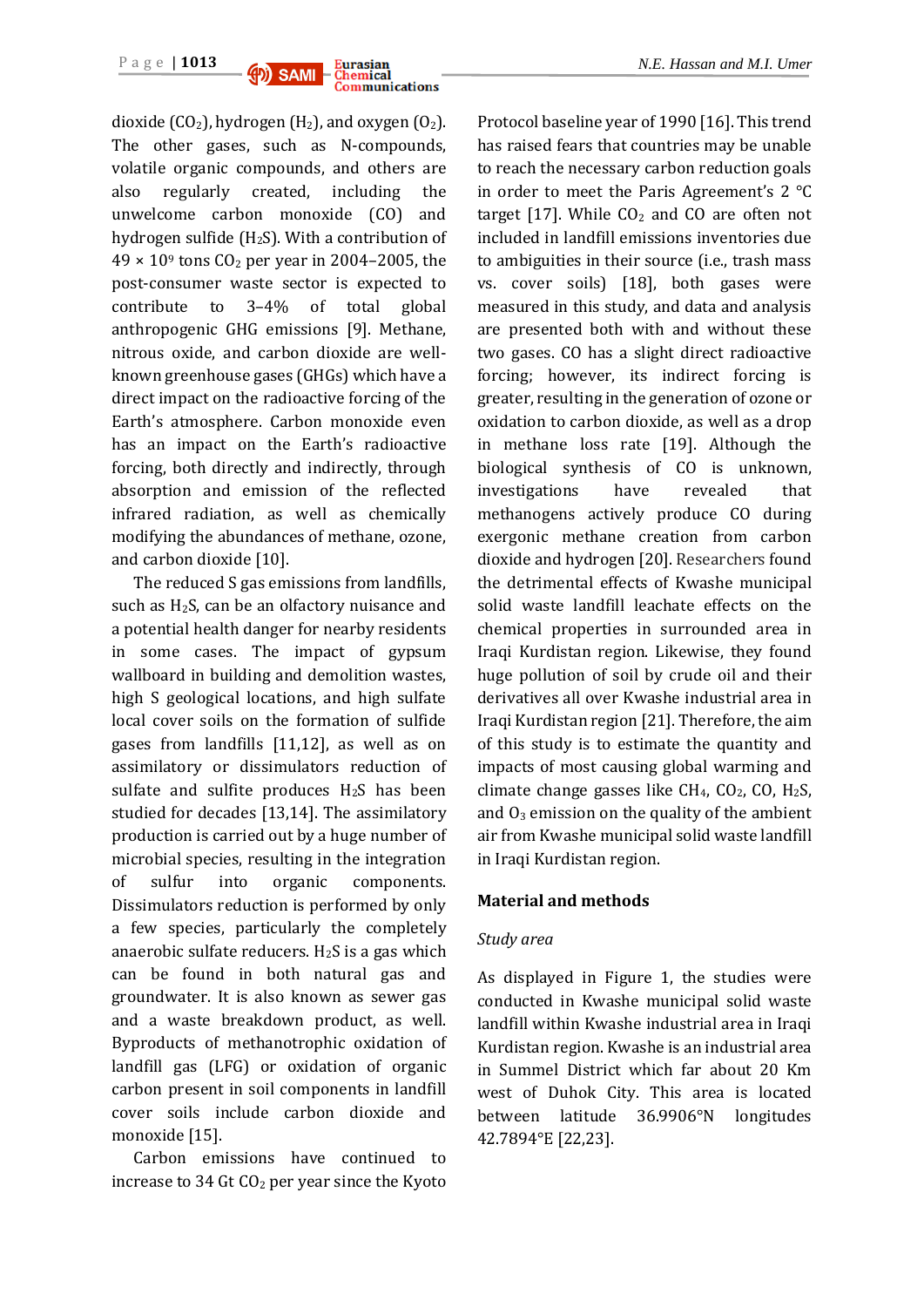





**FIGURE 1** The location of Kwashe industrial area and landfill of three sites of gas measurements in Kurdistan Region, Iraq

In Kwashe industrial area, there is a material recovery facility (MRF) that receives approximately 900 to 1000 tons of municipal solid waste of which about 50-60% is organic food waste. After waste separation, about 50- 60% of the waste is thrown into an open landfill in a nearby valley with no separation and treatment, because the load of municipal garbage is more than the capacity of waste separation factory, and thus a huge amount of these waste is thrown directly to the open landfill, as depicted in Figure 1. Therefore, the emission of the greenhouse gasses from landfill is suspected to be high as most of these organic wastes undergo the aerobic and anaerobic decomposition of indigenous soil microbes in the landfill site.

### *Measurements of greenhouse gas emission from landfill*

The emission of gasses as  $CH_4$ ,  $CO_2$ ,  $CO_2$ ,  $O_3$ , and  $H<sub>2</sub>S$  from landfill in three sites were measured for 8 weeks from 20.09.2021 to 18.11.2021 by the Drager multi-gas detector X-am 5600, as demonstrated in Figure 2. The gas detector Drager X-am 5600 is used to detect the flammable gasses with singlehanded operation in tough industrial environments and works in optimal functionality even under harsh conditions for a broad variety of toxic gasses which need to

be measured simultaneously and require a regular calibration for accuracy.





#### **Result and discussion**

The emission of heat trapped gasses like  $CO<sub>2</sub>$ ,  $CH<sub>4</sub>$ , and N<sub>2</sub>O from aerobic and anaerobic degradation of municipal solid organic waste and its leachate treatment facilities is considered the most serious source of air pollution, increasing the threat of global warming and climate change, of which one ton of organic waste buried in landfill produces 50 kg methane [24]. Landfill contributes to about 5% of the total greenhouse gases emissions around the world and these GHGs are increased 1.5% annually [25]. Methane gas is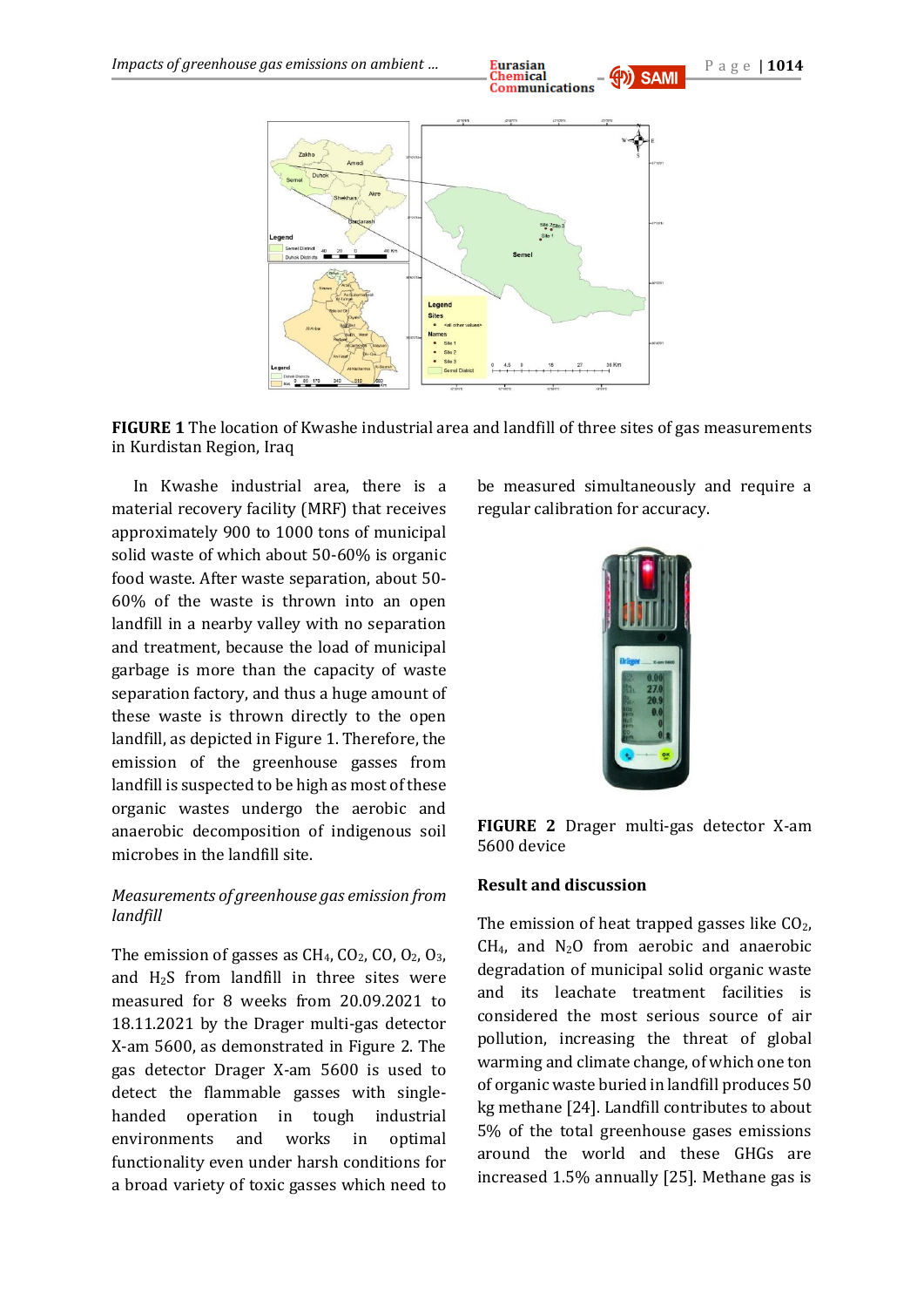

the second heat trapping gas after  $CO<sub>2</sub>$  which causes the global warming, the climate change, and is 28-36 times more effective than  $CO<sub>2</sub>$  in trapping heat, and also leads to the ozone formation at ground level of troposphere which has negative effects on ecosystem and human well-being [26]. The normal atmospheric concentration of CH<sup>4</sup> was 700 ppb or 0.00007% in the pre-industrial area and increased to 1789 ppb in 2007, at an increasing rate of 0.34%/yr or 2.7 ppb/yr. According to the studies, methane gas which released from landfill around world contribute to 1–2% of the total greenhouse gases emissions [27]. When organic waste is initially introduced to the landfill, the aerobic bacteria decompose it aerobically, producing largely carbon dioxide gas for about a year. After that, the anaerobic conditions develop in the landfill, which methanogenic bacteria prefer to convert most of the organic waste to methane gas. As presented in Figure 3, the concentration of methane around Kwashe land fill is not stable during 5 weeks of investigation and varies from site to site. In the first site, it's in normal and safe range, while in the second site, it increased slightly over its save range, while it increased higher thousands fold over its over save ranges in the third site. This finding reflects that the occurrence of an anaerobic condition which leads to the formation of  $CH<sub>4</sub>$  inside the landfill

body is spatial according to the load of organic waste buried and organic waste moisture content, and also to the spatial pH and temperature within the landfill body. As indicated previously, Kwashe landfill receives roughly 1000 tons of MSW and the other half of this organic waste, 250-300 tons, is put directly into landfills, where it produces 1.25- 1.5 tons of methane every day and roughly the same amount of  $CO<sub>2</sub>$  during 30-50 years of anaerobic and aerobic decomposition. While for each ton of organic waste, if properly used in anaerobic digester, it can produce 300 m<sup>3</sup> clean biogas which can be bottled to use in cooking and heating [28]. Research confirmed that the produce of methane by livestock is more 40% than of produced by transportation and the emission of excess methane by landfills will worsen the situation [29]. The best solution for treating landfill gas (LFG) can be used as a renewable clean energy, especially methane, by its capturing and collecting through vacuumed vertical and horizontal pipes buried in MSW landfill to be later processed, to be used as source of clean fuel for various purposes, and to minimize air pollution, pungent smell, smog, fires, and the global warming issues. LFG further can be used in evaporating the leachate of landfill to make it most concentrated and easy for handling [30].



**FIGURE 3** Emission of CH<sup>4</sup> in Kwashe landfill for 8 weeks from 20.09.2021 to 18.11.2021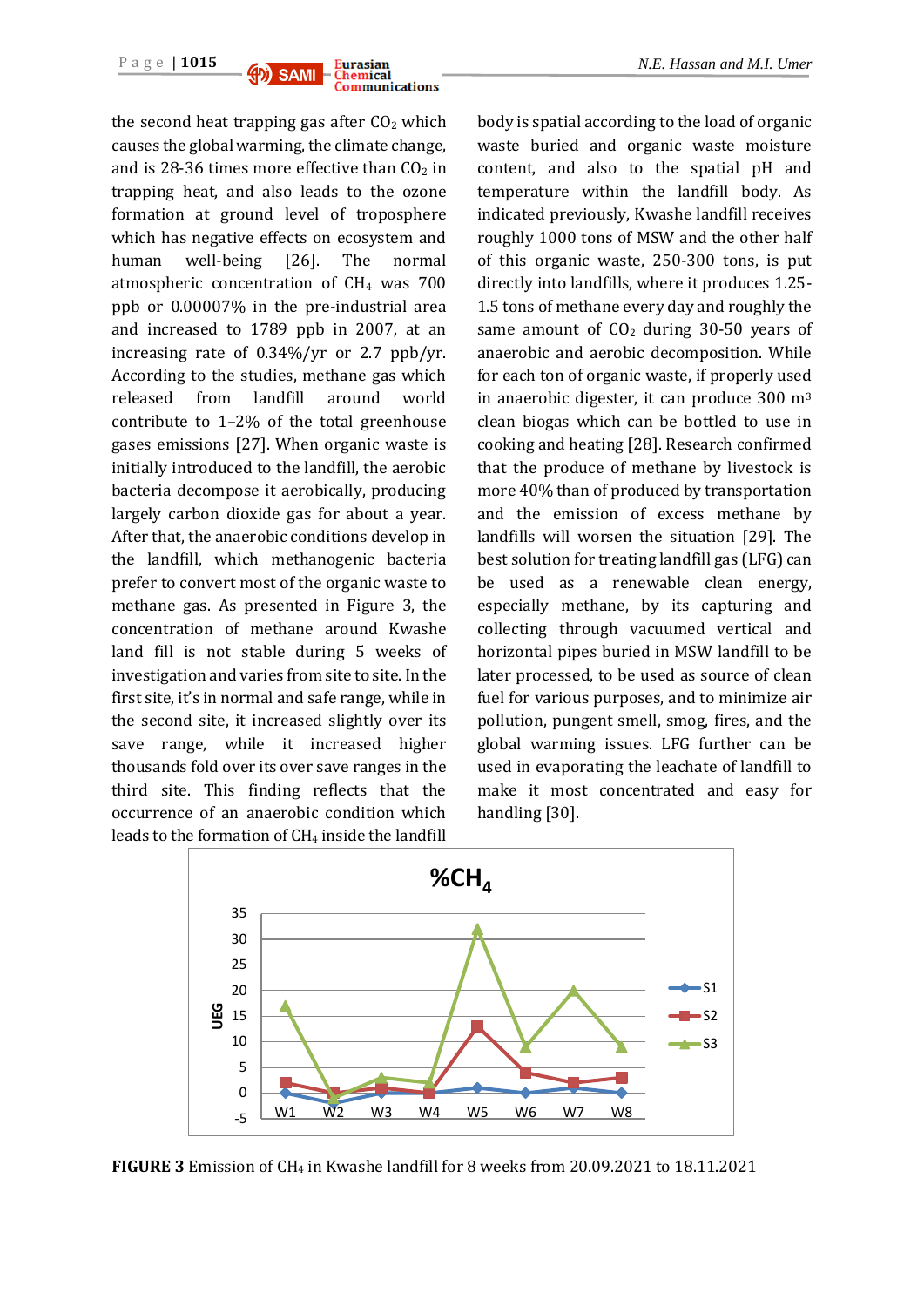

Carbon dioxide is considered the major waste of our present civilization and the first causes of global warming and climate change, as well. Its normal range in atmosphere is 0.003% which equal approximately to 280 ppm in pre-industrial area, in that concentrations  $CO<sub>2</sub>$  beside water vapor in atmosphere kept our planet temperature around 13 ºC, otherwise it will be frozen to -17 ºC. Recently, its level has been increased by 50% from preindustrial era to reach 425 ppm to cause an increase at the earth temperature about  $1 \, \text{°C}$  in last century and bring drastic changes in climate changes [31]. The burning of fusel fuel in industries and transportation is the major sources of surplus  $CO<sub>2</sub>$  in the air and about 9 billion tons of fossil carbon as fuel are burned annually around the world to produce surplus 30 billion tons of  $CO<sub>2</sub>$ . Less potent and original sources of its emissions are aerobic breakdown of organic waste by soil and water microbes, and the spontaneous breathing of creatures [32]. The additional emission of  $CO<sub>2</sub>$ by creating more landfill site and burning the huge amounts of organic wastes will elevate the opportunity of both aerobic and aerobic decomposition which lead to more  $CO<sub>2</sub>$  and  $CH<sub>4</sub>$  emissions, respectively.  $CO<sub>2</sub>$  beside  $CH<sub>4</sub>$ make up most landfill gasses about 50% for each gas with a small amount of nonmethanogenic compound. The decomposition of the organic landfill material in land fill

undergo four phases, the first one is oxygen rich phase when aerobic bacteria are activated and decomposes organic waste and consume the most amount of oxygen to produce the large amounts of  $CO<sub>2</sub>$  and hydrogen gas in the second phase, the third phase is called methanogenic non-steady when the  $CO<sub>2</sub>$ production declines from the peak and methane gas producers to equalize with  $CO<sub>2</sub>$  in the end of this stage and lasted longer than other phases, the fourth phase is called methanogenic steady phase when methane production is fixed at  $50-55%$  and  $CO<sub>2</sub>$  at 45-50% from the total gas volume liberated from landfill, while the production of nitrogen gasses reach to its minimal ranges.

As illustrated from Figure 4, the  $CO<sub>2</sub>$ concentration is greater than its normal background in the atmosphere 0.03% in three sites in Kwashe landfill, but the level steadily increased from the first site to the third site to reach its risk level and at least hundred times greater than normal ranges of carbon dioxide in the atmosphere. These high evolution rates of  $CO<sub>2</sub>$  from landfill reflect the high load of organic waste greater than the half, and also the majority of decomposition is carried by aerobic respiration. The landfills further contribute to a large extent in an increasing atmospheric  $CO<sub>2</sub>$  besides the burning of fossil fuels.



**FIGURE 4** Emission of CO<sub>2</sub> in Kwashe landfill for 8 weeks from 20.09.2021 to 18.11.2021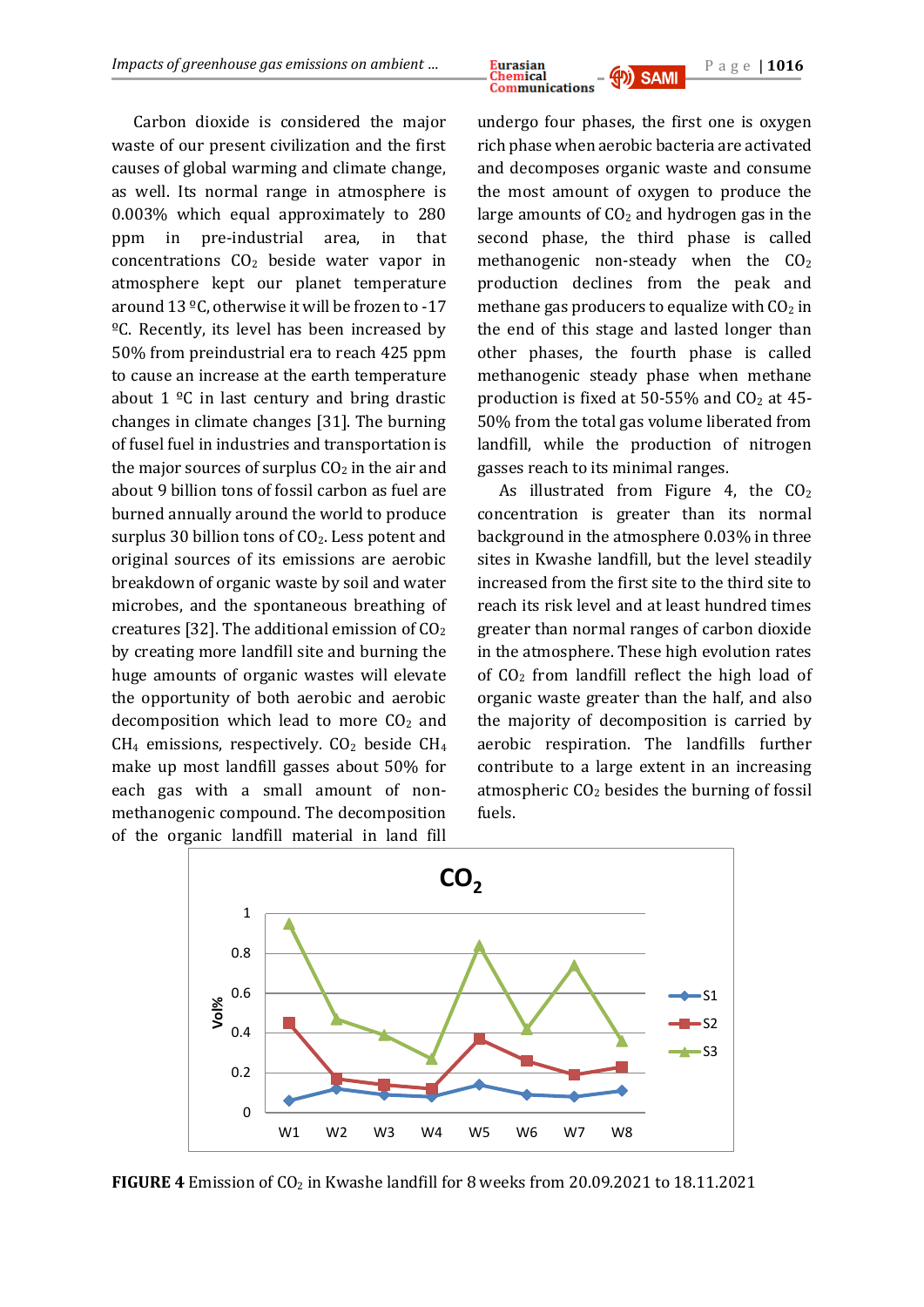Carbon monoxide is highly toxic for human being as it causes suffocation, because it has the same chemical behavior of oxygen in the bloodstream. CO is used as an indicator of landfill fires as it produced mainly from an incomplete combustion of plastic material in the landfill, the acido-genesis, the methanogenesis during anaerobic decomposition of organic waste in landfill body, and from methane oxidation in the air, its normal range in air reach 0.8 ppm, while this level usually increased in the ambient air in landfill area up to 150 ppm. Figure 5

illustrates that the CO level in ambient Kawshe landfill air is within the normal range in the first site during 8 weeks of investigation, and in the second site, it increased over the saved range after week 4, but not to the risk level. While in site 3, the highest value was recorded in the first week and remains over the normal range until the end of investigation. These high levels of the emitted gasses from the third site return to the occurrence of anaerobic veins in landfill body and high wet organic load on this site.



**FIGURE 5** Emission of CO in Kwashe landfill for 8 weeks from 20.09.2021 to 18.11.2021

Oxygen as the most beneficial gas for almost organism respiration and used as an electron accepted in metabolism pathway. Hence, oxygen is required for aerobic microbial decomposition of organic waste and the majority of decomposition within the landfill body is carried by oxygen consumption in this process to produce huge amounts of  $CO<sub>2</sub>$  approximately 40-60% from landfill produced gasses; therefore, it is declined to form only 0.1-1% from landfill gasses. When oxygen is depleted from landfill body, the process of anaerobic decomposition will convert it mainly to  $CH<sub>4</sub>$  gas which comes as a main constituent of landfill gasses for 45- 60%. As depicted in Figure 6, oxygen in ambient air in landfill fluctuate around its normal ranges as 21% in both the first and the

second sites, while in the third site, it reduced even to 18% indicating that the microbial activity and decomposition rate is significantly high in this site.

Ozone gas usually found in high level in ambient landfill air as it created from the evaluation of nitrogen oxides, methane, hazardous air pollutant (HAP), volatile organic compound, formaldehyde, carbon monoxide from the decomposition, and fires from landfills sites in the presence of the sunlight [33]. Although ozone gas is extremely valuable in the stratosphere and the upper atmosphere because it absorbs the majority of harmful UV-B and UV-C and converts it to thermal energy, it further protects our planet from harmful effects such as photosynthesis disruption, skin cancer, cataracts, and immune system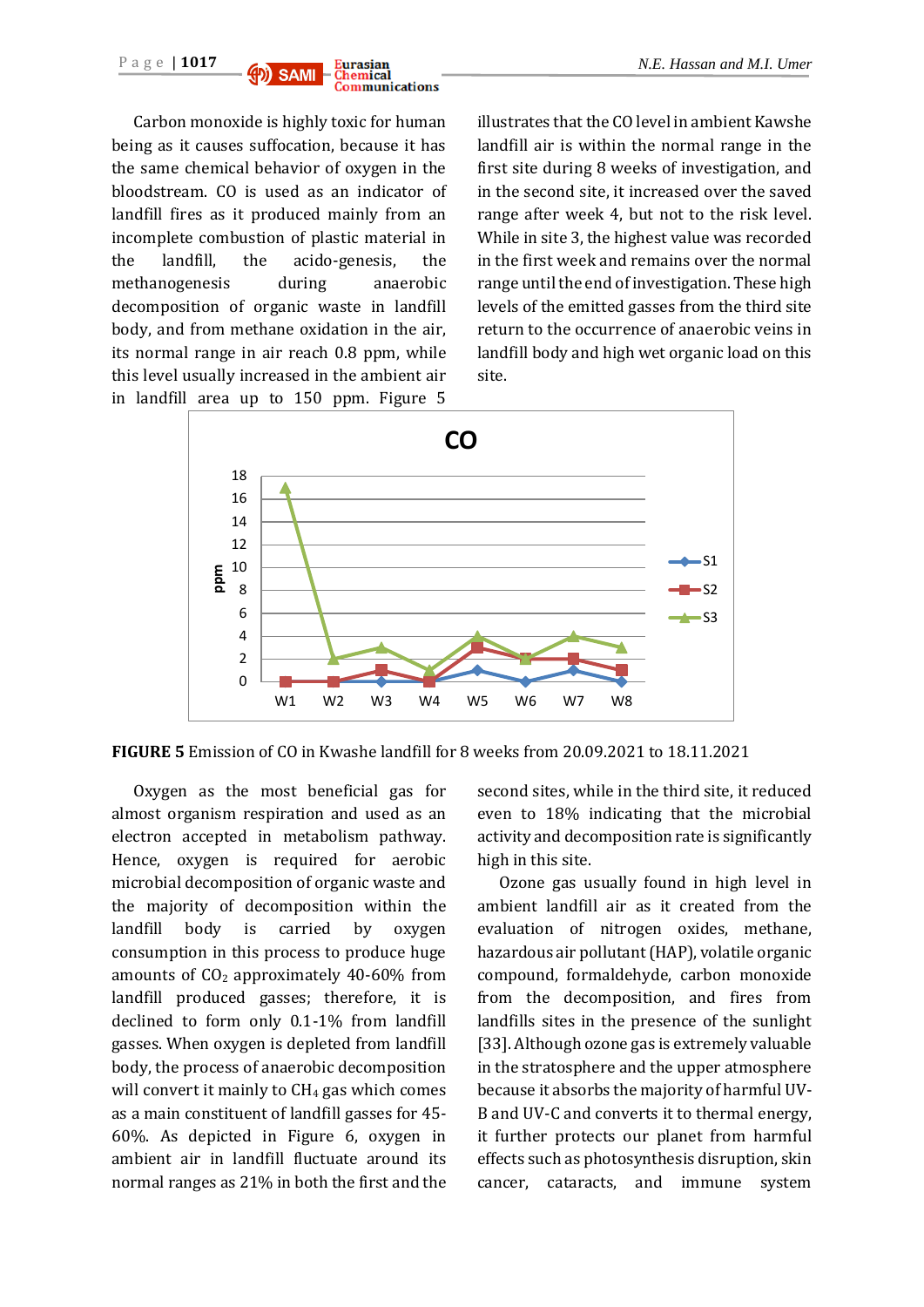

destruction. However, the increase of the ground level in troposphere and known as smog has harmful effects as its chemical reaction with lung tissues reduce its function and causes cough, throat irritation, chest pain, asthma, and disrupt photosynthesis in crops and trees. As depicted in Figure 7, the ozone formation in the landfill ambient, the air ranges between 0.01 to 0.05 ppm and there is

a parent difference among the sites, both in the second and the third sites, a high level of ozone formation is recorded as it would depend on the evolution of other potent pre-secures of  $O_3$ as methane and carbon monoxide; however, it neither reach the risk level, nor the USEPA guidelines of the ambient atmospheric ozone concentration as 2,35 micrograms/ m3.



**FIGURE 6** Emission of CO in Kwashe landfill for 8 weeks from 20.09.2021 to 18.11.2021



**FIGURE 7** Emission of O<sub>3</sub> in Kwashe landfill in for 8 weeks from 20.09.2021 to 18.11.2021

Hydrogen sulfide gas is one of the most concerning produced gases from landfill sites since it is linked to the foul odor of the landfill as well as a number of other health and environmental issues such as toxicity to animals and plants, and causes some problems in paddy rice fields.  $H_2S$  is formed during sulfur cycle and the soil bacteria play an essential role in its creation beside the presence and absence of oxygen and moisture.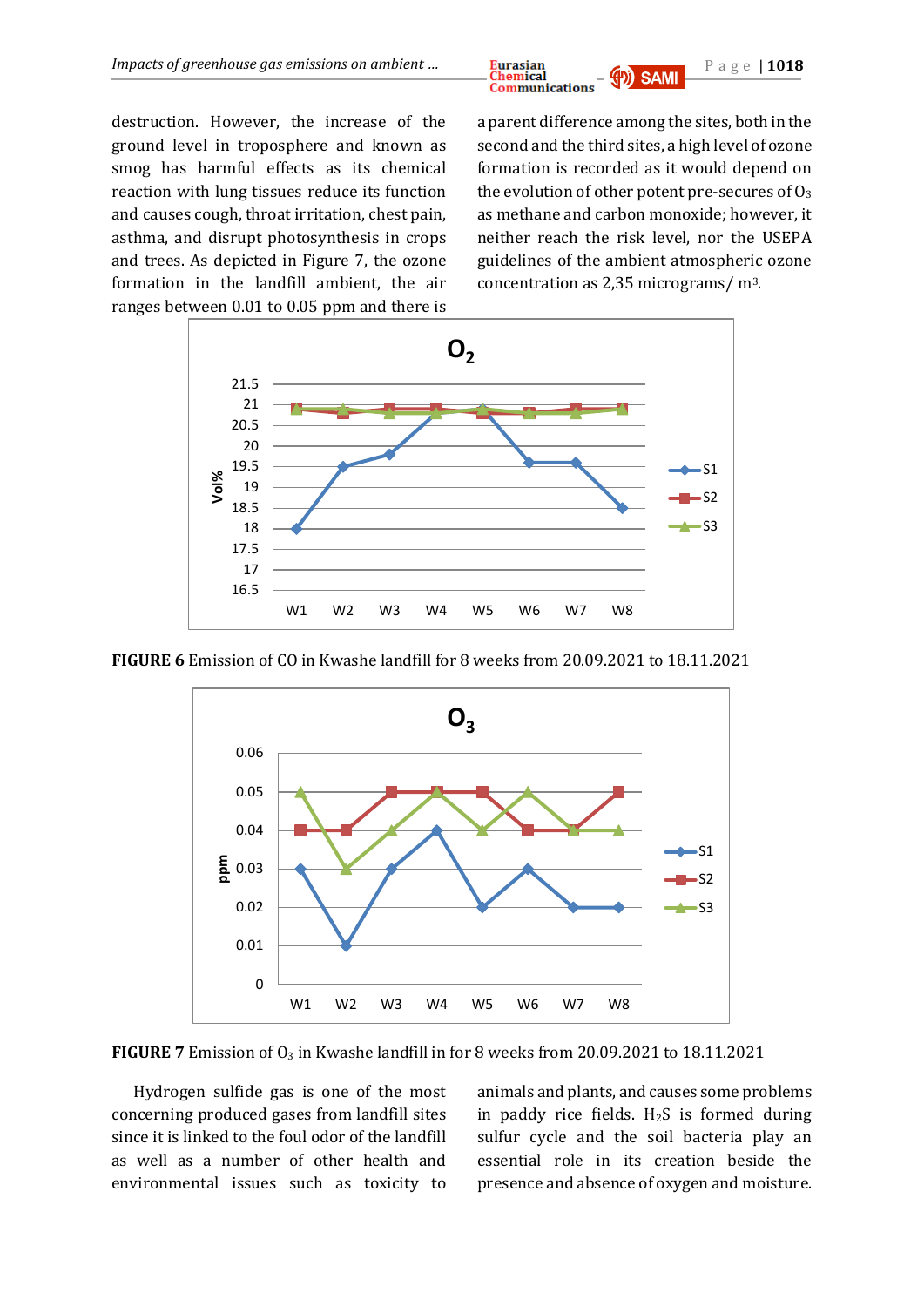

In landfills, hydrogen Sulfide gas is primarily produced by the breakdown of sulfurcontaining organic material such as the sulfonate (-SH) group in protein, in which amino acids are transferred to inorganic sulfur substances or to  $H_2S$  as a result of rotten eggs odors, and gypsum  $CaSO<sub>4</sub>$  containing material such as wall boards and sheet truck that are thrown in landfill will exacerbate the situation and increase their creation, particularly during rainy seasons which create anaerobic situations.  $H_2S$  in landfill sites mainly result from the anaerobic decomposition by proteolysis bacteria which decompose protein like *Clostridia, Villanella* and organic matter containing S amino acids such as cysteine, cystine, and methionine. Because it is heavier than air, it moves near landfill ground, so gives rotten eggs smell to the landfill site, the wind speed, and direction effects on its dilution.

Sulfate reduction is further made a considerable source of H2S in landfill sites. It is reduced by strict anaerobes, sulfur purple, and green bacteria and from the cytogenesis stage of organic waste degradation rich in sulfur compounds.

$$
SO_4^-
$$
 + organic compounds  $\rightarrow$  S<sup>=</sup> + H<sub>2</sub>O + CO<sub>2</sub>  
S<sup>=</sup> + 2H<sup>+</sup>  $\rightarrow$  H<sub>2</sub>S

As displayed in Figure 8, the  $H_2S$  release from Kwashe landfill is negligible the first site except 1 ppm was emitted in week 3. In the second site, the H2S emission was noticed after 4 and 5 weeks. The highest  $H_2S$  emissions were noticed in the third site and the peak is recorded in the first week of observation at 5 ppm. Then, the emission was continued for another 4 to 8 weeks, indicating that the wet organic waste deposition load is focused on the third site.



**FIGURE 8** Emission of H2S in Kwashe landfill for 8 weeks from 20.09.2021 to 18.11.2021

### **Conclusions and recommendation**

It concluded that Kwashe solid waste municipal landfill contribute to a large extent in the the ambient air pollution by hazardous air pollutants such as methane, hydrogen sulfide, etc. Furthermore, both quality, quantity, and moisture content of the organic waste and rainy seasons play a major role in

increasing the amount of gas emissions from landfill. Emission of these gasses leads to the formation of other hazardous gasses like ground level ozone and particulate matter. Moreover, this landfill causes large soil losses and erosion used for waste burial. As a recommendation, the Kwashe solid waste, municipal landfill can be used for natural gas and energy production, if it reconstructed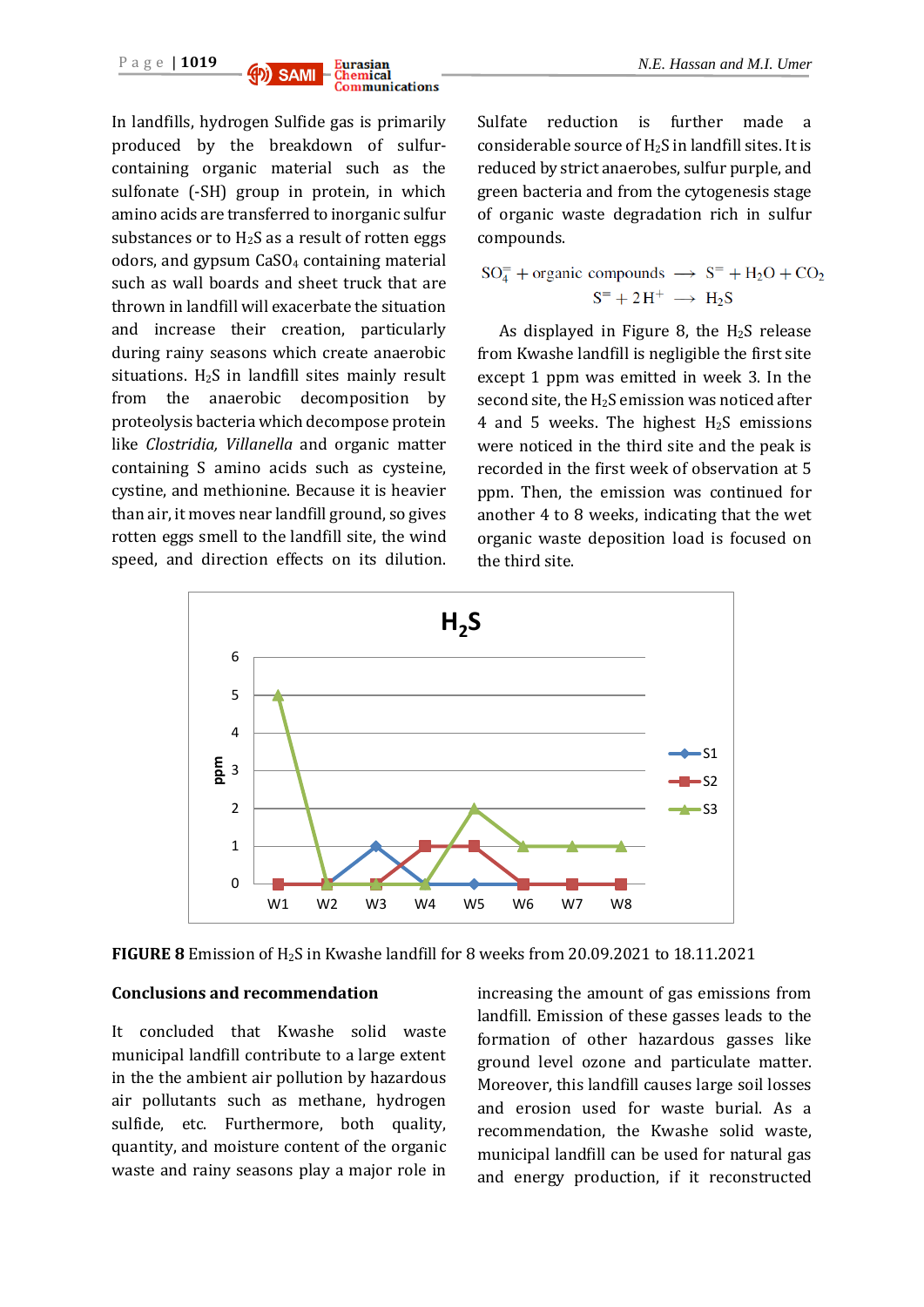

scientifically by inserting the system of gas collection pipes to the large landfill body. To minimize the emission of gasses from Kwashe solid waste and the municipal landfill, it is recommended to separate the organic waste before being thrown into the landfill in order to be used in other beneficial aspects such as compost production.

## **Acknowledgements**

This research was supported department of Biology and Environmental Sciences, College of Sciences, University of Zakho.

## **References**

[1] V. Samuel, [T. George,](https://www.google.com/search?hl=ar&tbo=p&tbm=bks&q=inauthor:%22Tchobanoglous+George%22) H. Theisen, S. Vigil, [G.](https://www.google.com/search?hl=ar&tbo=p&tbm=bks&q=inauthor:%22George+Tchobanoglous%22)  [Tchobanoglous,](https://www.google.com/search?hl=ar&tbo=p&tbm=bks&q=inauthor:%22George+Tchobanoglous%22) *Integrated Solid Waste Management: Engineering Principle and Management Issue*, McGraw Hill Inc., New York, **1993**, 978-1993. [\[Crossref\]](https://books.google.iq/books/about/Integrated_Solid_Waste_Management_Engine.html?id=-5JSAAAAMAAJ&redir_esc=y), [\[Google](file:///C:/Users/omran%20phone/Desktop/4.2022/Tchobanoglous,%20G.%20(1993).%20Integrated%20solid%20waste%20managementengineering%20principles%20and%20management%20issues%20(No.%20628%20T3))  [Scholar\]](file:///C:/Users/omran%20phone/Desktop/4.2022/Tchobanoglous,%20G.%20(1993).%20Integrated%20solid%20waste%20managementengineering%20principles%20and%20management%20issues%20(No.%20628%20T3)), [\[Publisher\]](https://books.google.iq/books/about/Integrated_Solid_Waste_Management_Engine.html?id=-5JSAAAAMAAJ&redir_esc=y)

[2] M.F.M. Abushammala, N.E.A. Basri, M.K. Younes, *Int. J. Environ. Sustain*. *Dev*., **2016**, *7*, 586-590. [\[Crossref\]](https://doi.org/10.18178/ijesd.2016.7.8.844‎), [\[Google Scholar\]](https://scholar.google.com/scholar?q=Seasonal+variation+of+landfill+methane+and+%E2%80%8Ecarbon+dioxide+emissions+in+a+tropical+climate%E2%80%8E&hl=en&as_sdt=0&as_vis=1&oi=scholart), [\[Publisher\]](http://www.ijesd.org/show-83-1220-1.html)

[3] Q. Aguilar-Virgen, P. Taboada-Gonzalez, S. Ojeda-Benitez, S. Cruz-Soteloc, *Renew. Sustain. Energy Rev*., **2014**, *30*, 412-419. [\[Crossref\]](https://doi.org/10.1016/j.rser.2013.10.014‎), [\[Google Scholar\]](https://scholar.google.com/scholar?hl=en&as_sdt=0%2C5&q=Power+generation+with+biogas+from+municipal+%E2%80%8Esolid+waste%3A+prediction+of+gas+generation+with+%E2%80%8Ein+situ+parameters%E2%80%8E&btnG=), [\[Publisher\]](https://www.sciencedirect.com/science/article/abs/pii/S1364032113007132)

[4] E.F. Aghdam, A.M. Fredenslund, J. Chanton, P. Kjeldsen, C. Scheutz, *Waste Manag*., **2017**, *73*, 220-229. [\[Crossref\]](https://doi.org/10.1016/j.wasman.2017.11.049‎), [\[Google Scholar\]](https://scholar.google.com/scholar?hl=en&as_sdt=0%2C5&q=%E2%80%8EAghdam%2C+E.F.%2C+Fredenslund%2C+A.M.%2C+Chanton%2C+%E2%80%8EJ.%2C+et+al.%2C+2017.+Determination+of+gas+recovery+%E2%80%8Eefficiency+at+two+Danish+landfills+by+%E2%80%8Eperforming+downwind+plume+methane+%E2%80%8Emeasurements+and+stable+carbon+isotope+%E2%80%8Eisotopic+analysis.+Waste+Manag&btnG=), [\[Publisher\]](https://www.sciencedirect.com/science/article/abs/pii/S0956053X17309303)

[5] J. Mønster, P. Kjeldsen, C. Scheutz, *Waste Manag*., **2019**, *87*, 835-859.[\[Crossref\]](https://doi.org/10.1016/j.wasman.2018.12.047‎), [\[Google](https://scholar.google.com/scholar?hl=en&as_sdt=0%2C5&q=%E2%80%8EM%C3%B8nster%2C+J.%2C+Kjeldsen%2C+P.%2C+Scheutz%2C+C.%2C+2019.+%E2%80%8EMethodologies+for+measuring+fugitive+%E2%80%8Emethane+emissions+from+landfills%3A+a+review.+%E2%80%8EWaste+Manag.+87%2C+835-859%E2%80%8E&btnG=)  [Scholar\]](https://scholar.google.com/scholar?hl=en&as_sdt=0%2C5&q=%E2%80%8EM%C3%B8nster%2C+J.%2C+Kjeldsen%2C+P.%2C+Scheutz%2C+C.%2C+2019.+%E2%80%8EMethodologies+for+measuring+fugitive+%E2%80%8Emethane+emissions+from+landfills%3A+a+review.+%E2%80%8EWaste+Manag.+87%2C+835-859%E2%80%8E&btnG=), [\[Publisher\]](https://www.sciencedirect.com/science/article/abs/pii/S0956053X18307888)

[6] N.L. Christensen, A.M. Bartuska, J.H. Brown, S.Carpenter, C.D'Antonio, R. Francis, J.F. Franklin, J.A. MacMahon, R.F. Noss, D.J. Parsons, C.H. Peterson, M.G. Turner, R.G. Woodmansee, *Ecol. Appl.*, **1996**, *6*, 665–691. [\[Crossref\]](https://doi.org/10.2307/2269460), [\[Google Scholar\]](https://scholar.google.com/scholar?hl=en&as_sdt=0%2C5&q=%E2%80%8E+Christensen%2C+N.L.%3B+Bartuska%2C+A.M.%3B+Brown%2C+%E2%80%8EJ.H.%3B+Carpenter%2C+S.%3B+D%E2%80%99Antonio%2C+C.%3B+Francis%2C+R.%3B+%E2%80%8EFranklin%2C+J.F.%3B+MacMahon%2C+J.A.%3B+Noss%2C+R.F.%3B+%E2%80%8EParsons%2C+D.J.%3B+et+al.+The+report+of+the+ecological+%E2%80%8Esociety+of+America+committee+on+the+%E2%80%8Escienti&btnG=), [\[Publisher\]](https://esajournals.onlinelibrary.wiley.com/doi/abs/10.2307/2269460)

[7] Haines, A. (2003). Climate Change 2001: The Scientific Basis. Contribution of Working Group 1 to the Third Assessment report of the

Intergovernmental Panel on Climate Change. JT Houghton, Y Ding, DJ Griggs, M Noguer, PJ van der Winden, X Dai. Cambridge: Cambridge University Press, 2001, pp. 881,£ 34.95 (HB) ISBN: 0-21-01495-6;£ 90.00 (HB) ISBN: 0- 521-80767-0. [\[Crossref\]](https://academic.oup.com/ije/crossref-citedby/745372), [\[Google Scholar\]](Haines,%20A.%20(2003).%20Climate%20Change%202001:%20The%20Scientific%20Basis.%20Contribution%20of%20Working%20Group%201%20to%20the%20Third%20Assessment%20report%20of%20the%20Intergovernmental%20Panel%20on%20Climate%20Change.%20JT%20Houghton,%20Y%20Ding,%20DJ%20Griggs,%20M%20Noguer,%20PJ%20van%20der%20Winden,%20X%20Dai.%20Cambridge:%20Cambridge%20University%20Press,%202001,%20pp.%20881,£%2034.95%20(HB)%20ISBN:%200-21-01495-6;£%2090.00%20(HB)%20ISBN:%200-521-80767-0.‏), [\[Publisher\]](https://academic.oup.com/ije/crossref-citedby/745372)

[8] IPCC, 2013. Climate Change 2013: the Physical Science Basis. Contribution of Working Group I to the Fifth Assessment Report of the Intergovernmental Panel on Climate Change. Cambridge University Press, Cambridge and New York. [\[Crossref\]](https://scholar.google.com/citations?view_op=view_citation&hl=en&user=WtWYW0MAAAAJ&citation_for_view=WtWYW0MAAAAJ:TNEldfgDb5MC), [\[Google](https://scholar.google.com/scholar?hl=en&as_sdt=0%2C5&q=%E2%80%8E%E2%80%8E+IPCC%2C+2013.+Climate+Change+2013%3A+the+%E2%80%8EPhysical+Science+Basis.+Contribution+of+%E2%80%8EWorking+Group+I+to+the+Fifth+Assessment+%E2%80%8EReport+of+the+Intergovernmental+Panel+on+%E2%80%8EClimate+Change.+Cambridge+University+Press%2C+%E2%80%8ECambridge+and+New+York%E2%80%8E&btnG=)  [Scholar\]](https://scholar.google.com/scholar?hl=en&as_sdt=0%2C5&q=%E2%80%8E%E2%80%8E+IPCC%2C+2013.+Climate+Change+2013%3A+the+%E2%80%8EPhysical+Science+Basis.+Contribution+of+%E2%80%8EWorking+Group+I+to+the+Fifth+Assessment+%E2%80%8EReport+of+the+Intergovernmental+Panel+on+%E2%80%8EClimate+Change.+Cambridge+University+Press%2C+%E2%80%8ECambridge+and+New+York%E2%80%8E&btnG=), [\[Publisher\]](https://www.researchgate.net/profile/Abha-Chhabra/publication/271702872_Carbon_and_Other_Biogeochemical_Cycles/links/54cf9ce80cf24601c094a45e/Carbon-and-Other-Biogeochemical-Cycles.pdf)

[9] J. Bogner, R. Pipatti, R. Hashimoto, C. Diaz, K. Mareckova, L. Diaz, P.S. Kjeldsen, A. Faaij, Q. Gao, T. Zhang, M.A. Ahmed, R.T.M. Sutamihardja, R. Gregory, *Waste Management Research*, **2008**, *26*, 11–13. [\[Crossref\]](https://doi.org/10.1177%2F0734242X07088433), [\[Google](https://scholar.google.com/scholar?hl=en&as_sdt=0%2C5&q=%E2%80%8EBogner%2C+J.%2C+Pipatti%2C+R.%2C+Hashimoto%2C+R.%2C+Diaz%2C+%E2%80%8EC.%2C+Mareckova%2C+K.%2C+Diaz%2C+L.%2C+Kjeldsen%2C+P.S.%2C+Faaij%2C+%E2%80%8EA.%2C+Gao%2C+Q.%2C+Zhang%2C+T.%2C+Ahmed%2C+M.A.%2C+%E2%80%8ESutamihardja%2C+R.T.M.%2C+Gregory%2C+R.%2C+2008.+%E2%80%8EMitigation+of+global+GHG+emissions+from+%E2%80%8Ewaste%3A+conclusi&btnG=)  [Scholar\]](https://scholar.google.com/scholar?hl=en&as_sdt=0%2C5&q=%E2%80%8EBogner%2C+J.%2C+Pipatti%2C+R.%2C+Hashimoto%2C+R.%2C+Diaz%2C+%E2%80%8EC.%2C+Mareckova%2C+K.%2C+Diaz%2C+L.%2C+Kjeldsen%2C+P.S.%2C+Faaij%2C+%E2%80%8EA.%2C+Gao%2C+Q.%2C+Zhang%2C+T.%2C+Ahmed%2C+M.A.%2C+%E2%80%8ESutamihardja%2C+R.T.M.%2C+Gregory%2C+R.%2C+2008.+%E2%80%8EMitigation+of+global+GHG+emissions+from+%E2%80%8Ewaste%3A+conclusi&btnG=), [\[Publisher\]](https://journals.sagepub.com/doi/abs/10.1177/0734242x07088433)

[10] J.S. Daniel, S. Solomon, *J. Geophys. Res. Atmos*., **1998**, *103*, 13249-13260. [\[Crossref\]](https://doi.org/10.1029/98JD00822), [\[Google Scholar\]](https://scholar.google.com/scholar?hl=en&as_sdt=0%2C5&q=%E2%80%8EDaniel+J.+S.+Solomon+S.+1998+On+the+%E2%80%8Eclimate+forcing+of+carbon+monoxide.+Journal+%E2%80%8Eof+Geophysical+Research-Atmospheres%2C+103+%E2%80%8E%E2%80%8E13249+13260%E2%80%8E&btnG=), [\[Publisher\]](https://agupubs.onlinelibrary.wiley.com/doi/abs/10.1029/98JD00822)

[11] R.J. Fairweather, M.A. Barlaz, *J. Environ. Eng.*, **1998**, *124*, 353. [\[Crossref\]](https://doi.org/10.1061/%28ASCE%290733-9372%281998%29124%3A4%28353%29), [\[Google](https://scholar.google.com/scholar?hl=en&as_sdt=0%2C5&q=%E2%80%8EFairweather%2C+R.+J.%2C+and+Barlaz%2C+M.+A.+%E2%80%8E%E2%80%8E%281998%29.+Hydrogen+sulfide+production+during+%E2%80%8Edecomposition+of+landfill+inputs.+J.+Environ.+%E2%80%8EEng.+124%3A353.+%E2%80%8E&btnG=)  [Scholar\]](https://scholar.google.com/scholar?hl=en&as_sdt=0%2C5&q=%E2%80%8EFairweather%2C+R.+J.%2C+and+Barlaz%2C+M.+A.+%E2%80%8E%E2%80%8E%281998%29.+Hydrogen+sulfide+production+during+%E2%80%8Edecomposition+of+landfill+inputs.+J.+Environ.+%E2%80%8EEng.+124%3A353.+%E2%80%8E&btnG=), [\[Publisher\]](https://ascelibrary.org/doi/abs/10.1061/(ASCE)0733-9372(1998)124:4(353))

[12] W. Sun, M.A. Barlaz, *Waste Manag.*, **2015**, *36*, 191. [\[Crossref\]](https://doi.org/10.1016/j.wasman.2014.11.014), [\[Google Scholar\]](https://scholar.google.com/scholar?hl=en&as_sdt=0%2C5&q=%E2%80%8ESun%2C+W.%2C+and+Barlaz%2C+M.+A.+%282015%29.+%E2%80%8EMeasurement+of+chemical+leaching+potential+%E2%80%8Eof+sulfate+from+landfill+disposed+sulfate+%E2%80%8Econtaining+wastes.+Waste+Manag.+36%3A191.+%E2%80%8E&btnG=), [\[Publisher\]](https://www.sciencedirect.com/science/article/abs/pii/S0956053X14005649)

[13] T.D. Brock, M.T. Madigan, J.M. Martinko, J. Parker, *Brock biology of microorganisms*, Upper Saddle River (NJ): Prentice-Hall, **2003**. [\[Crossref\]](https://lib.ugent.be/catalog/rug01:000745286), [\[Google Scholar\]](Brock,%20T.%20D.,%20Madigan,%20M.%20T.,%20Martinko,%20J.%20M.,%20&%20Parker,%20J.%20(2003).%20Brock%20biology%20of%20microorganisms.%20Upper%20Saddle%20River%20(NJ):%20Prentice-Hall,%202003..), [\[Publisher\]](https://lib.ugent.be/catalog/rug01:000745286)

[14] P.N.L. Lens, J.G. Kuenen, *Water Sci. Technol.*, **2001**, *44,* 57-66. [\[Crossref\]](https://doi.org/10.2166/wst.2001.0464), [\[Google](https://scholar.google.com/scholar?hl=en&as_sdt=0%2C5&q=%E2%80%8ELens%2C+P.N.L.%3B+Kuenen%2C+J.G.+The+Biological+%E2%80%8ESulfur+Cycle%3A+Novel+Opportunities+for+%E2%80%8EEnvironmental+Biotechnology%3B+Water+Sci.+%E2%80%8ETechnol.+2001%2C+44%2C+57-66%E2%80%8E&btnG=)  [Scholar\]](https://scholar.google.com/scholar?hl=en&as_sdt=0%2C5&q=%E2%80%8ELens%2C+P.N.L.%3B+Kuenen%2C+J.G.+The+Biological+%E2%80%8ESulfur+Cycle%3A+Novel+Opportunities+for+%E2%80%8EEnvironmental+Biotechnology%3B+Water+Sci.+%E2%80%8ETechnol.+2001%2C+44%2C+57-66%E2%80%8E&btnG=), [\[Publisher\]](https://iwaponline.com/wst/article-abstract/44/8/57/6810/The-biological-sulfur-cycle-novel-opportunities)

[15] J. Bogner, M. Meadows, P. Czepiel, *Soil Use Manag*., **1997**, *13*, 268-277. [\[Crossref\]](https://doi.org/10.1111/j.1475-2743.1997.tb00598.x‎), [\[Google Scholar\]](https://scholar.google.com/scholar?hl=en&as_sdt=0%2C5&q=%E2%80%8EBogner%2C+J.%2C+Meadows%2C+M.%2C+Czepiel%2C+P.%2C+%E2%80%8ESmith%2C+K.%3A+Fluxes+of+methane+between+landfills+%E2%80%8Eand+the+atmosphere%3A+natural+and+engineered+%E2%80%8Econtrols.+Soil+Use+Manag.+%281997%29%E2%80%8E&btnG=), [\[Publisher\]](https://bsssjournals.onlinelibrary.wiley.com/doi/abs/10.1111/j.1475-2743.1997.tb00598.x)

[16] National Research Council (NRC). (2015). *Climate Intervention: Carbon Dioxide Removal and Reliable Sequestration*, Report of the National Research Council, Washington DC: National Academies Press. Retrieved from https://www.nap.edu/catalog/18805/climat eintervention- carbon-dioxide-removal-and-